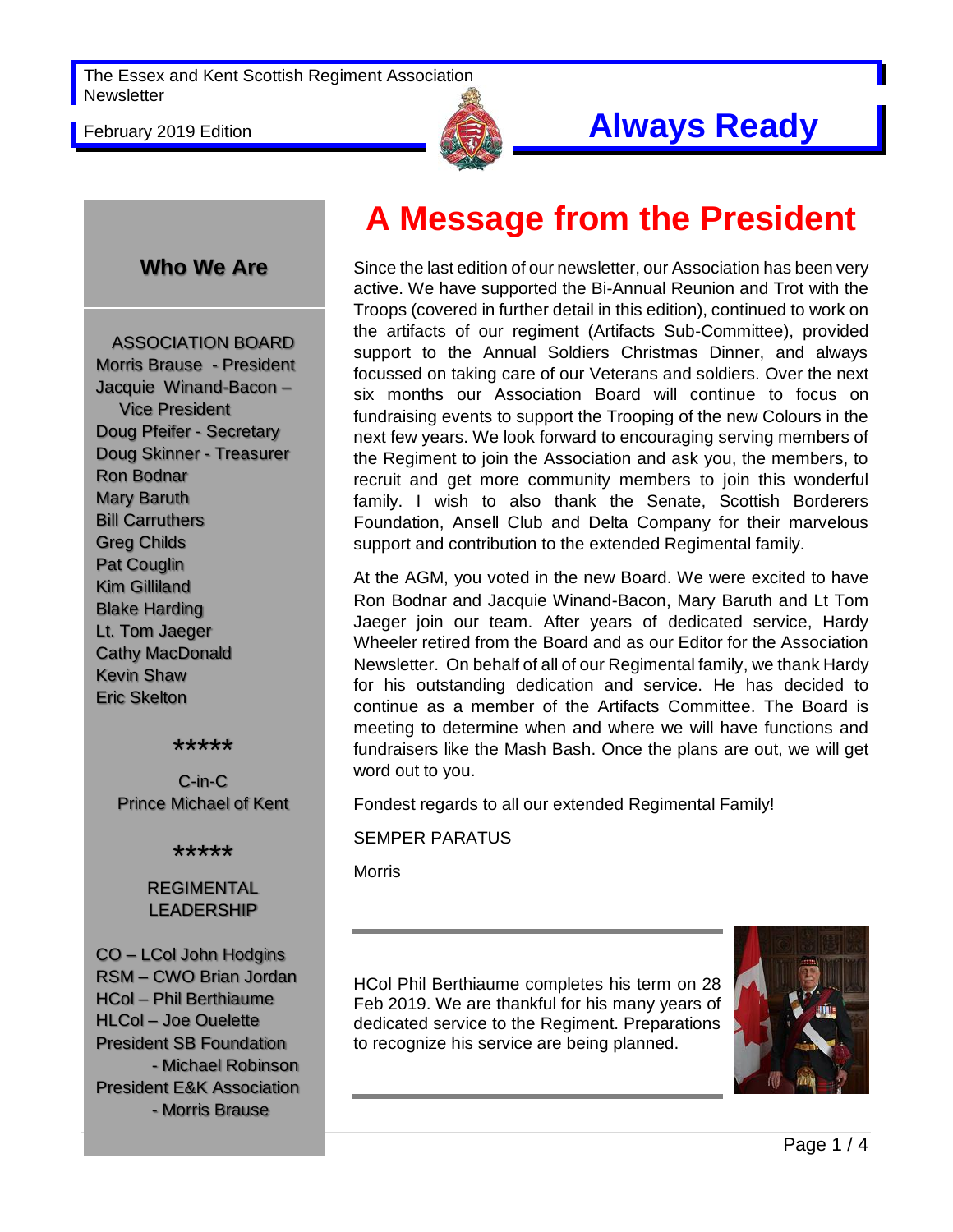

#### February 2019 Edition **Always Ready**



# **Artifact Restoration**

Delta Company has initiated the restoration of the Union Jack Flag Mural that hangs in the drill hall. The mural was first mounted on the west wall of the Windsor Armoury before being transferred to the Maj. FA Tilston Armoury in 2004.The mural has a long and storied history dating back, we believe, to the 1940's. Many who served or are serving in the Regiment will have seen it on many occasions. The verse on the mural is taken from a much longer  $19<sup>th</sup>$  century poem by William Ernest Henley entitled *A New Song to an Old Tune*.

When the mural was moved to the new armoury, it had to be disassembled and reassembled. In the process, some minor damage was unavoidable. Since that time, it has sustained additional damage in the drill hall that is also used for sporting activities. Consequently, the Scottish Borderers Foundation has determined that a repair/restoration project is required. A committee comprising of Dave Woodall, Mary Baruth and Glenn Stannard have made preliminary arrangements with Montcalm Fine Art Conservation to undertake this project at an estimated cost of \$6,000.

The Borderers, the Association and several other organizations and individuals have already stepped up to support this project. We are now inviting individual members of the Association to help shoulder a small part of the financial burden. Cheques can be sent payable to the Essex and Kent Scottish Regiment Association with a note referencing the Union Jack Mural Project. Donations made through The Scottish Borderers Foundation or The Regimental Association will receive a charitable donations tax receipt.

Maj (Ret'd) Eric Skelton CD

#### **Kilted Regiments Conference**

The Commanding Officer of the E&K Scot is pleased to host the 7<sup>th</sup> Annual Kilted Regiments Conference in Windsor on the weekend of 6-7 April 2019. The kilted regiments include all of the Scottish regiments from Victoria BC to Truro NS as well as the lone Irish regiment. The purpose of the conference is to discuss issues that are common to the kilted regiments. Note that this is not an open event but is included here for the information of our Association members. The intent is to have a report on this Conference in the next Newsletter.

## **In Memoriam**

Since the last newsletter, we were saddened by the loss of Sister Agnes, Harry Willmore, Allan Heyninck, Alice Kuderian, Mathew McLachlan, and Rodney Mulder.

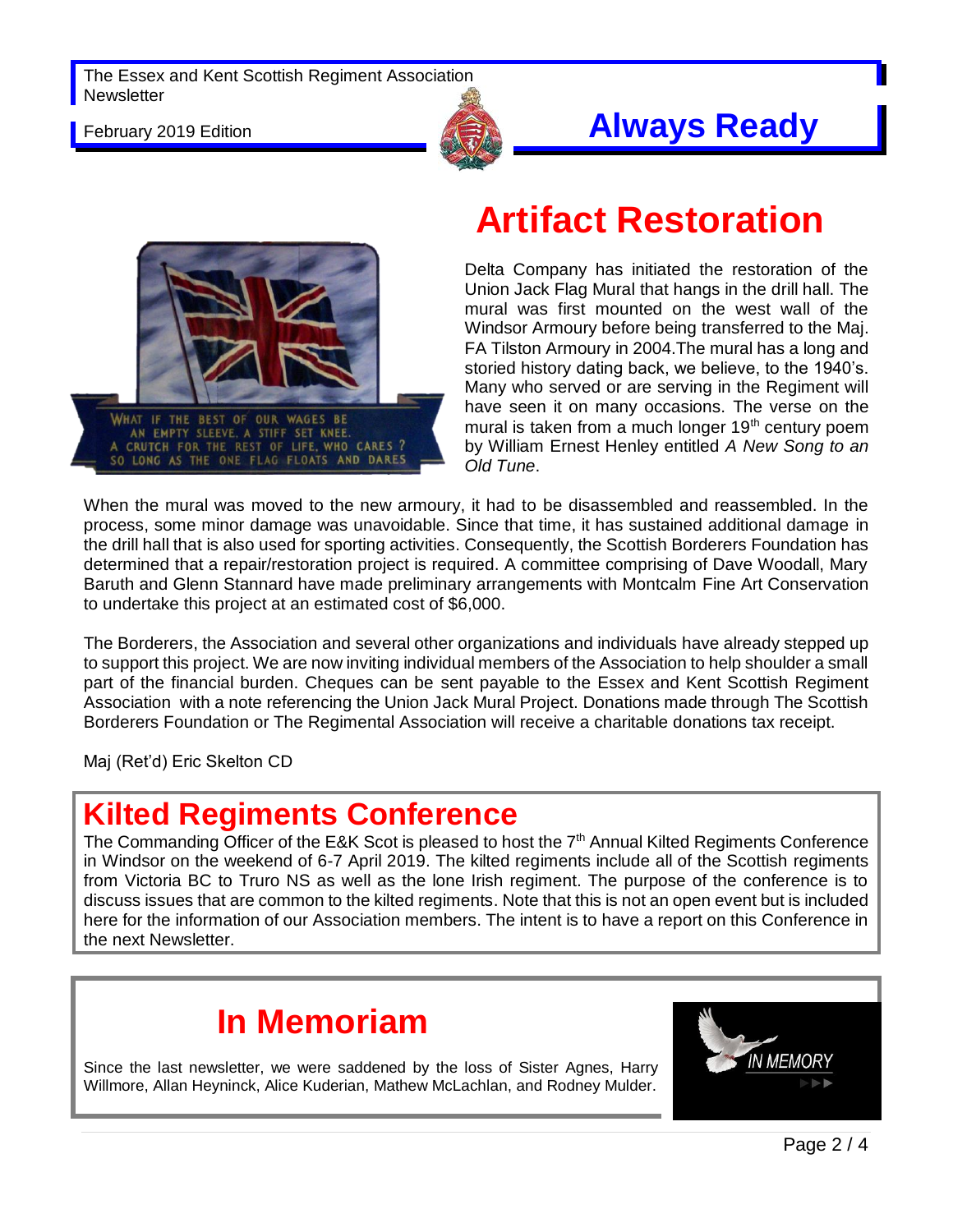

### February 2019 Edition **Always Ready**

# **The E&K Biannual Reunion**

The biannual Regimental Reunion was held Oct 12-14 2018 in Windsor. Activities kicked off Friday night with a meet and greet at the Windsor Garrison Officer's Mess, when quite a few local retired members dropped by to enjoy the informal opportunity to enjoy camaraderie with peers from a variety of past eras. Highlight of the night was a guided tour of the now repurposed downtown Armoury building, followed by a "broomstick parade" led by retired P&D member Bob Copland, with an enthusiastic mob marching behind our band. Stepping off from the old Armoury as in reunions of past, the



parade proceeded down Ouellette Ave to Dieppe Gardens and the memorial cairn to Pipe Major Jock Copland, where a rousing set was performed under somewhat damp conditions.

Saturday activities included the Association AGM in the morning, followed by the Unit on parade to welcome HLCOL Joe Ouellette after our lunch, and completed by the Reunion Banquet on Saturday evening. Many thanks to the CO for authorizing the KitShop to be staffed pretty much all weekend, including during our banquet, allowing our registrants access to merchandise of variety and value to our Regimental family.



While our WWII veteran registrant numbers continue to decline over time, we were very pleased and honoured to enjoy full attendance and family accompaniment from Roy Hare and Don Balcarras (8 family supporters!). While plans are in place to once again convene the reunion in 2020, the committee is also looking at ways to potentially evolve the event in years to come. Any thoughts in this vein would be appreciated, regarding both design and timings for change.

#### **Dieppe Memorial Service**

To commemorate the 77<sup>th</sup> anniversary of the Dieppe Raid and especially members of The Essex Scottish who participated in the 1942 Raid on Dieppe join us at the Dieppe Memorial in Dieppe Gardens, Windsor at 1:00 pm on Sunday, 19 August 2019. Serving members of the Regiment and the Pipes and Drums will be in attendance. Everyone is welcome.